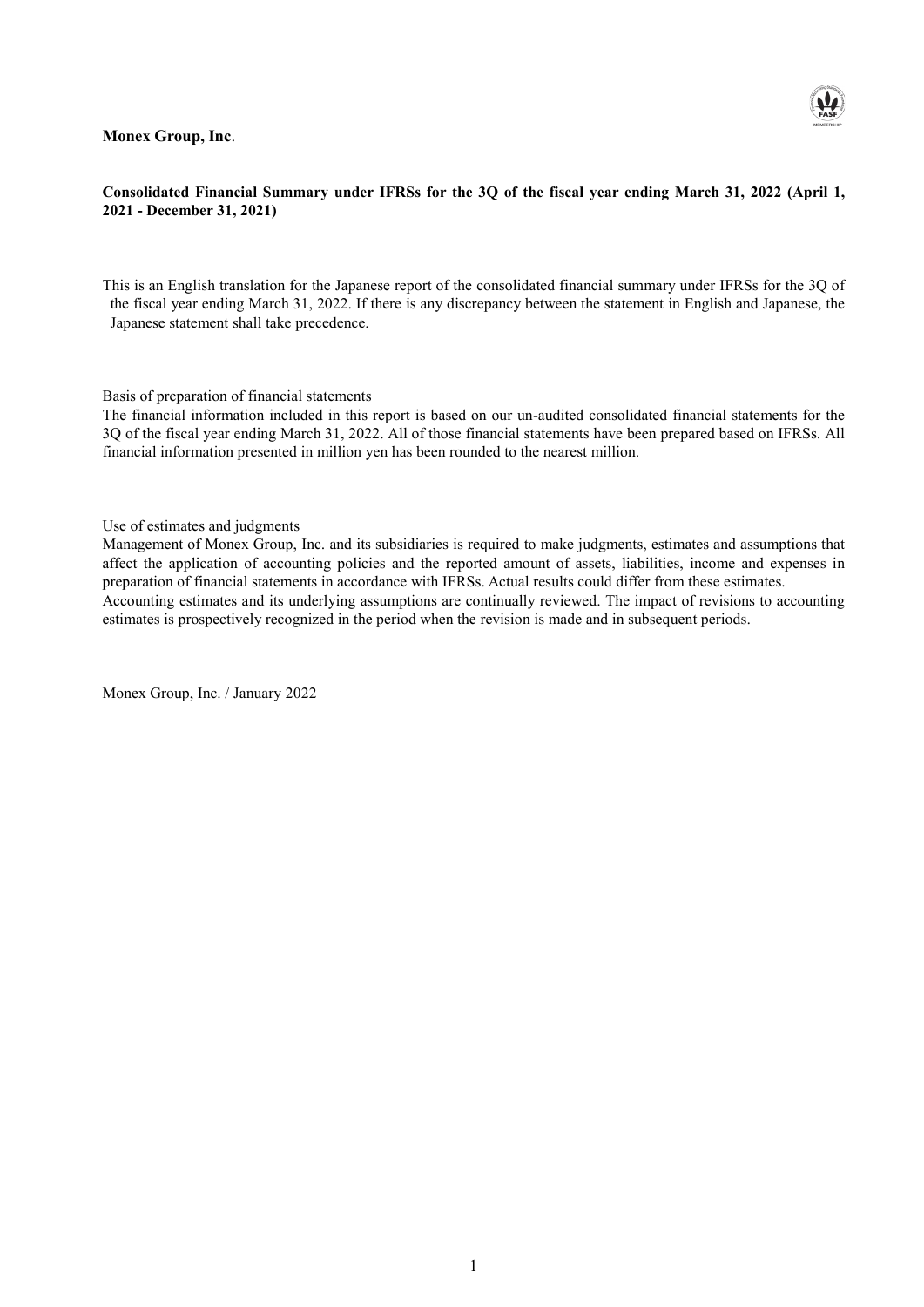### **Consolidated Financial Summary For the 3Q of the fiscal year ending March 31, 2022**

|                                                         | (Millions of Yen) |
|---------------------------------------------------------|-------------------|
| Operating results (from Apr. 1, 2021 to Dec. 31, 2021): |                   |
|                                                         | 73,392            |
|                                                         | 54,113            |
| Quarterly profit before income taxes                    | 19,279            |
|                                                         | 6,761             |
| Quarterly profit                                        | 12,518            |
| Quarterly profit attributable to:                       |                   |
|                                                         | 12,462            |
|                                                         | 56                |
|                                                         |                   |
|                                                         |                   |
|                                                         | (Millions of Yen) |
| Financial Position (as of Dec. 31, 2021):               |                   |
|                                                         | 1,532,095         |
| Equity attributable to owners of the Company            | 104,094           |
|                                                         |                   |
|                                                         | (Yen)             |
| Earnings per share attributable to owners of the        |                   |
| Company (from Apr. 1, 2021 to Dec. 31, 2021):           |                   |
|                                                         | 48.19             |

Note:

Earnings per share attributable to owners of the Company are computed by dividing profit attributable to owners by the weighted average number of common shares outstanding for the period.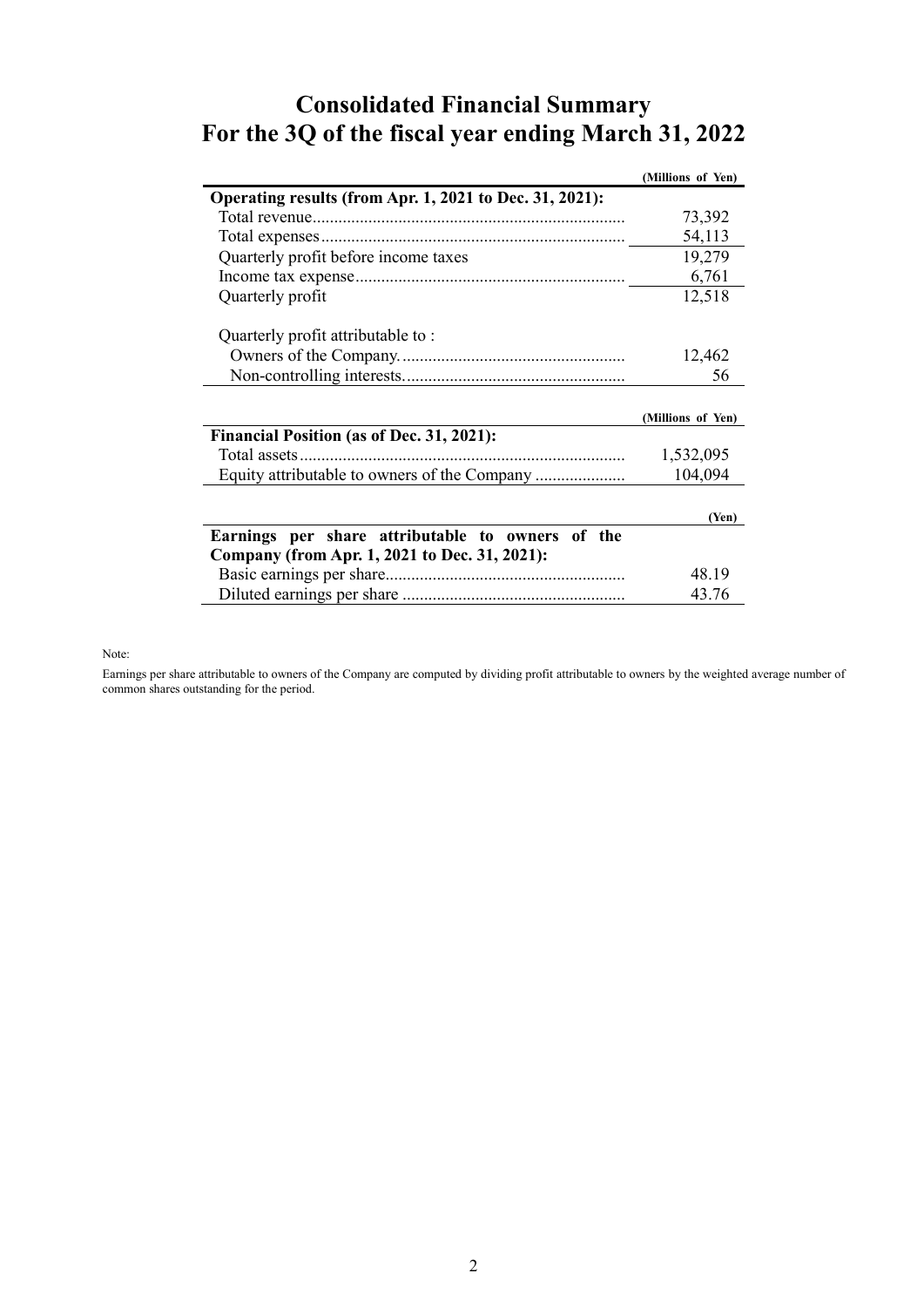|                                                  |                                               | (Millions of Yen)                      |
|--------------------------------------------------|-----------------------------------------------|----------------------------------------|
|                                                  | <b>Nine months</b><br>ending Dec. 31,<br>2020 | Nine months<br>ending Dec. 31,<br>2021 |
| Revenue:                                         |                                               |                                        |
|                                                  | 47,265                                        | 69,691                                 |
|                                                  | 235                                           | 1,686                                  |
|                                                  | 76                                            | 2,002                                  |
| Equity in profits of equity method investments   | 48                                            | 14                                     |
| Total revenue                                    | 47,624                                        | 73,392                                 |
| Expenses:                                        |                                               |                                        |
|                                                  | 3,332                                         | 3,716                                  |
|                                                  |                                               | 37                                     |
| Selling, general and administrative expenses     | 34,676                                        | 49,307                                 |
|                                                  | 397                                           | 73                                     |
|                                                  | 275                                           | 979                                    |
| Total expenses                                   | 38,680                                        | 54,113                                 |
| Quarterly profit before income taxes             | 8,944                                         | 19,279                                 |
|                                                  | 2,394                                         | 6,761                                  |
| Quarterly profit                                 | 6,550                                         | 12,518                                 |
| Quarterly profit or loss attributable to:        |                                               |                                        |
|                                                  | 6,548                                         | 12,462                                 |
|                                                  | 2                                             | 56                                     |
| Earnings per share attributable to owners of the |                                               |                                        |
| Company:                                         | (in yen)                                      | (in yen)                               |
|                                                  | 25.48                                         | 48.19                                  |
|                                                  | 24.63                                         | 43.76                                  |

# **Quarterly Consolidated Statements of Income**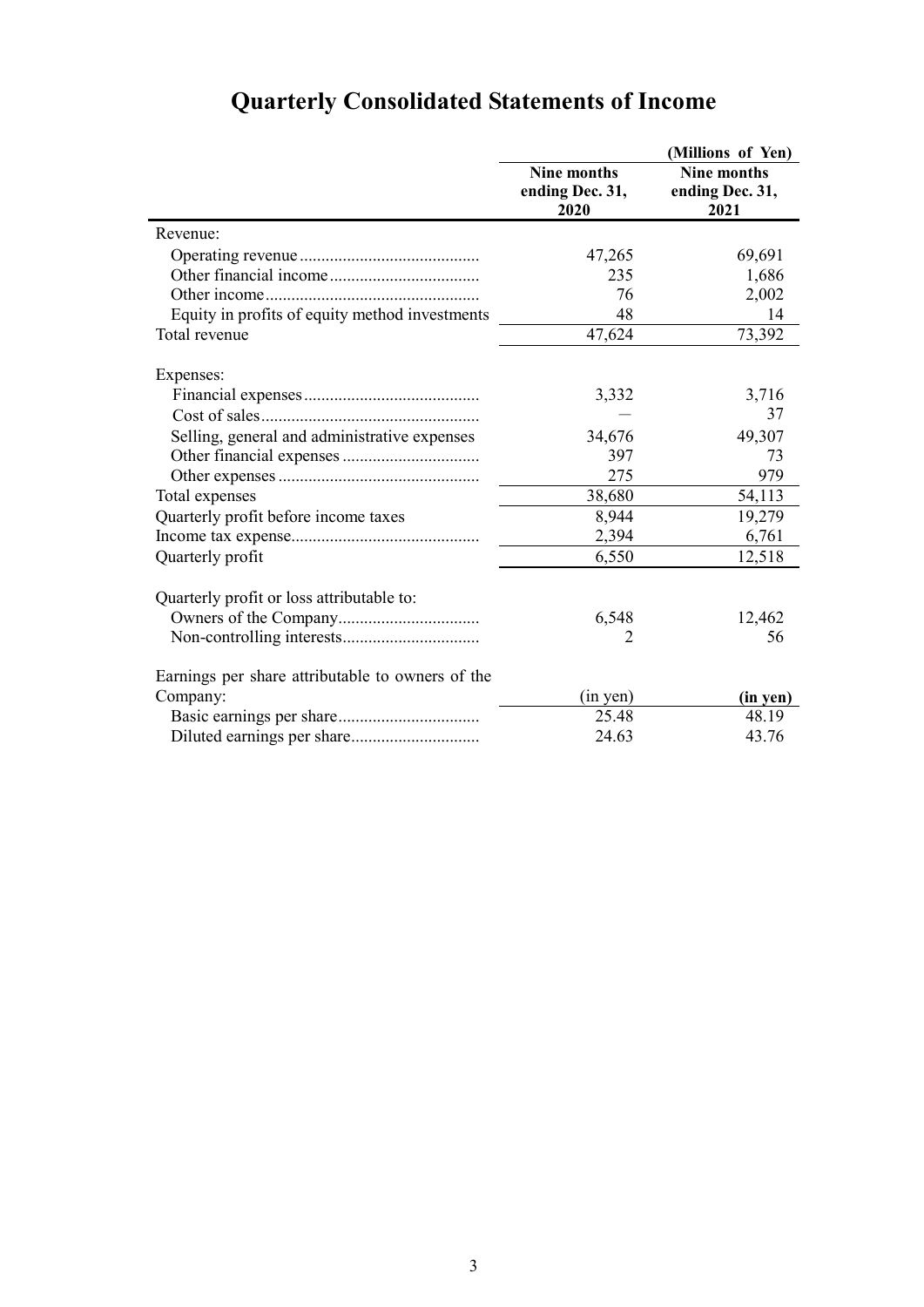|                                                                                                                                                                                                                                                   | <b>Nine months</b><br>ending Dec. 31,<br>2020 | (Millions of Yen)<br>Nine months<br>ending Dec. 31,<br>2021 |
|---------------------------------------------------------------------------------------------------------------------------------------------------------------------------------------------------------------------------------------------------|-----------------------------------------------|-------------------------------------------------------------|
| Quarterly profit                                                                                                                                                                                                                                  | 6,550                                         | 12,518                                                      |
| Other comprehensive income:<br>Items that will not be reclassified to profit or loss:<br>Changes in fair value of equity instruments<br>measured at fair value through other<br>Items that may be reclassified subsequently to<br>profit or loss: | 212                                           | 195                                                         |
| Changes in fair value of debt instruments<br>measured at fair value through<br>other                                                                                                                                                              | (146)                                         | $\triangle$ 130                                             |
| Foreign currency translation adjustments in                                                                                                                                                                                                       | (1,147)                                       | 1,062                                                       |
| Share of other comprehensive income of equity                                                                                                                                                                                                     | (13)                                          | $\triangle$ 34                                              |
| Other comprehensive income after income taxes                                                                                                                                                                                                     | (1,094)                                       | 1,094                                                       |
| Quarterly comprehensive income                                                                                                                                                                                                                    | 5,456                                         | 13,612                                                      |
| Quarterly comprehensive income attributable to:                                                                                                                                                                                                   | 5,454<br>2                                    | 13,556<br>56                                                |

### **Quarterly Consolidated Statements of Comprehensive Income**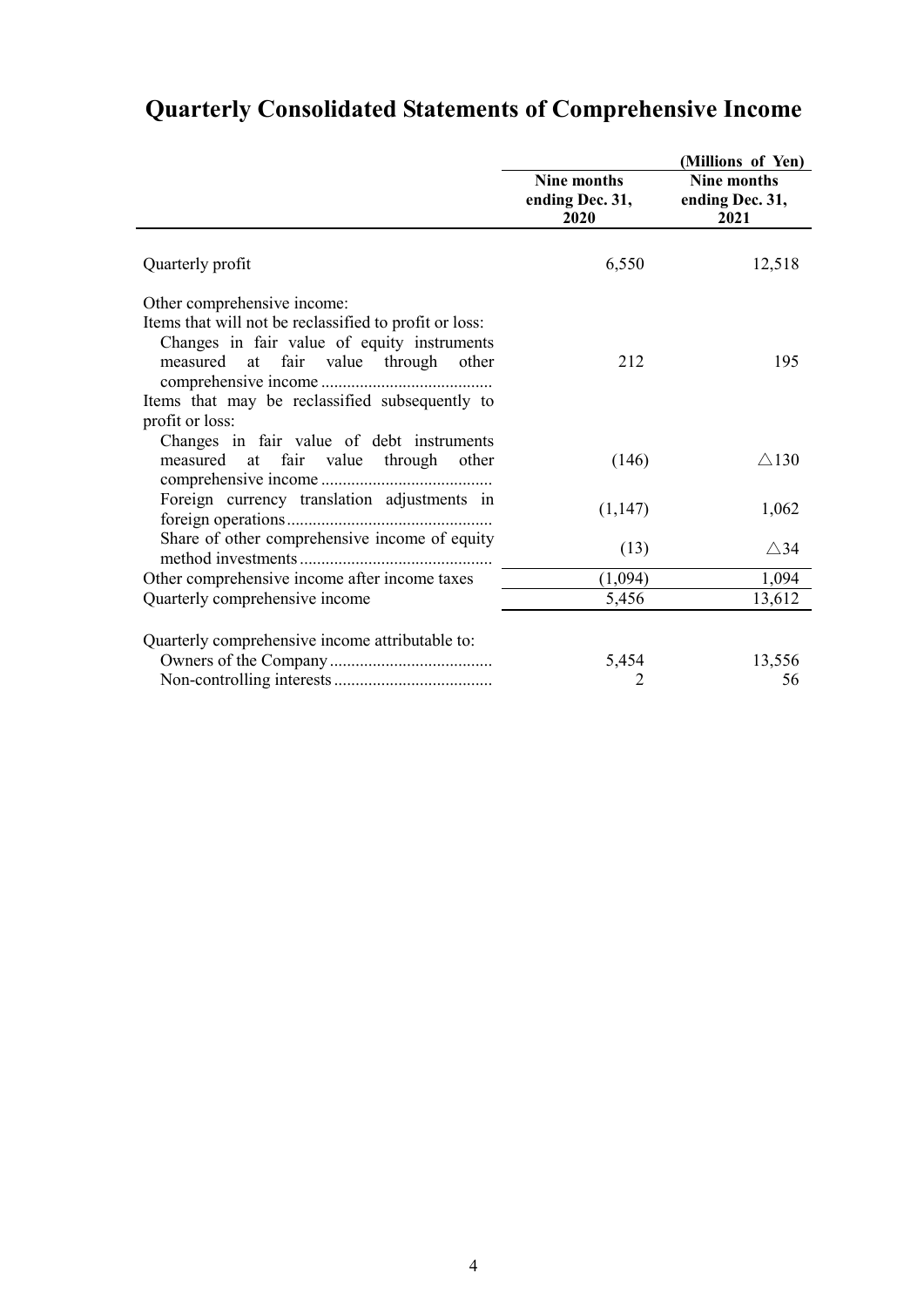| As of<br>As of<br>Dec. 31, 2021<br>Mar. 31, 2021<br>Assets:<br>163,989<br>224,458<br>774,582<br>800,808<br>4,457<br>4,740<br>12,067<br>11,815<br>50,197<br>45,462<br>10,748<br>8,515<br>182,017<br>189,019<br>42,774<br>73,857<br>108,094<br>112,904<br>4,961<br>4,180<br>44,294<br>44,861<br>312<br>345<br>1,456<br>2,158<br>2,738<br>7,414<br>1,532,095<br><b>Total</b> assets<br>1,401,130<br>Liabilities and Equity:<br>Liabilities:<br>13<br>5,621<br>5,926<br>26,330<br>37,637<br>117,259<br>150,896<br>492,466<br>546,033<br>334,357<br>340,441<br>246,220<br>270,283<br>17,496<br>21,134<br>208<br>208<br>4,244<br>6,571<br>2,404<br>3,074<br>58,629<br>49,695<br>1,310,605<br>1,426,541<br>Total liabilities<br>Equity:<br>10,394<br>13,144<br>40,253<br>42,275<br>(446)<br>(383)<br>38,712<br>30,148<br>9,225<br>10,346<br>Equity attributable to owners of the Company<br>89,573<br>104,094<br>952<br>1,459<br>90,524<br>105,554<br>Total equity<br>1,401,130<br>Total liabilities and equity<br>1,532,095 |  | (Millions of Yen) |
|-----------------------------------------------------------------------------------------------------------------------------------------------------------------------------------------------------------------------------------------------------------------------------------------------------------------------------------------------------------------------------------------------------------------------------------------------------------------------------------------------------------------------------------------------------------------------------------------------------------------------------------------------------------------------------------------------------------------------------------------------------------------------------------------------------------------------------------------------------------------------------------------------------------------------------------------------------------------------------------------------------------------------|--|-------------------|
|                                                                                                                                                                                                                                                                                                                                                                                                                                                                                                                                                                                                                                                                                                                                                                                                                                                                                                                                                                                                                       |  |                   |
|                                                                                                                                                                                                                                                                                                                                                                                                                                                                                                                                                                                                                                                                                                                                                                                                                                                                                                                                                                                                                       |  |                   |
|                                                                                                                                                                                                                                                                                                                                                                                                                                                                                                                                                                                                                                                                                                                                                                                                                                                                                                                                                                                                                       |  |                   |
|                                                                                                                                                                                                                                                                                                                                                                                                                                                                                                                                                                                                                                                                                                                                                                                                                                                                                                                                                                                                                       |  |                   |
|                                                                                                                                                                                                                                                                                                                                                                                                                                                                                                                                                                                                                                                                                                                                                                                                                                                                                                                                                                                                                       |  |                   |
|                                                                                                                                                                                                                                                                                                                                                                                                                                                                                                                                                                                                                                                                                                                                                                                                                                                                                                                                                                                                                       |  |                   |
|                                                                                                                                                                                                                                                                                                                                                                                                                                                                                                                                                                                                                                                                                                                                                                                                                                                                                                                                                                                                                       |  |                   |
|                                                                                                                                                                                                                                                                                                                                                                                                                                                                                                                                                                                                                                                                                                                                                                                                                                                                                                                                                                                                                       |  |                   |
|                                                                                                                                                                                                                                                                                                                                                                                                                                                                                                                                                                                                                                                                                                                                                                                                                                                                                                                                                                                                                       |  |                   |
|                                                                                                                                                                                                                                                                                                                                                                                                                                                                                                                                                                                                                                                                                                                                                                                                                                                                                                                                                                                                                       |  |                   |
|                                                                                                                                                                                                                                                                                                                                                                                                                                                                                                                                                                                                                                                                                                                                                                                                                                                                                                                                                                                                                       |  |                   |
|                                                                                                                                                                                                                                                                                                                                                                                                                                                                                                                                                                                                                                                                                                                                                                                                                                                                                                                                                                                                                       |  |                   |
|                                                                                                                                                                                                                                                                                                                                                                                                                                                                                                                                                                                                                                                                                                                                                                                                                                                                                                                                                                                                                       |  |                   |
|                                                                                                                                                                                                                                                                                                                                                                                                                                                                                                                                                                                                                                                                                                                                                                                                                                                                                                                                                                                                                       |  |                   |
|                                                                                                                                                                                                                                                                                                                                                                                                                                                                                                                                                                                                                                                                                                                                                                                                                                                                                                                                                                                                                       |  |                   |
|                                                                                                                                                                                                                                                                                                                                                                                                                                                                                                                                                                                                                                                                                                                                                                                                                                                                                                                                                                                                                       |  |                   |
|                                                                                                                                                                                                                                                                                                                                                                                                                                                                                                                                                                                                                                                                                                                                                                                                                                                                                                                                                                                                                       |  |                   |
|                                                                                                                                                                                                                                                                                                                                                                                                                                                                                                                                                                                                                                                                                                                                                                                                                                                                                                                                                                                                                       |  |                   |
|                                                                                                                                                                                                                                                                                                                                                                                                                                                                                                                                                                                                                                                                                                                                                                                                                                                                                                                                                                                                                       |  |                   |
|                                                                                                                                                                                                                                                                                                                                                                                                                                                                                                                                                                                                                                                                                                                                                                                                                                                                                                                                                                                                                       |  |                   |
|                                                                                                                                                                                                                                                                                                                                                                                                                                                                                                                                                                                                                                                                                                                                                                                                                                                                                                                                                                                                                       |  |                   |
|                                                                                                                                                                                                                                                                                                                                                                                                                                                                                                                                                                                                                                                                                                                                                                                                                                                                                                                                                                                                                       |  |                   |
|                                                                                                                                                                                                                                                                                                                                                                                                                                                                                                                                                                                                                                                                                                                                                                                                                                                                                                                                                                                                                       |  |                   |
|                                                                                                                                                                                                                                                                                                                                                                                                                                                                                                                                                                                                                                                                                                                                                                                                                                                                                                                                                                                                                       |  |                   |
|                                                                                                                                                                                                                                                                                                                                                                                                                                                                                                                                                                                                                                                                                                                                                                                                                                                                                                                                                                                                                       |  |                   |
|                                                                                                                                                                                                                                                                                                                                                                                                                                                                                                                                                                                                                                                                                                                                                                                                                                                                                                                                                                                                                       |  |                   |
|                                                                                                                                                                                                                                                                                                                                                                                                                                                                                                                                                                                                                                                                                                                                                                                                                                                                                                                                                                                                                       |  |                   |
|                                                                                                                                                                                                                                                                                                                                                                                                                                                                                                                                                                                                                                                                                                                                                                                                                                                                                                                                                                                                                       |  |                   |
|                                                                                                                                                                                                                                                                                                                                                                                                                                                                                                                                                                                                                                                                                                                                                                                                                                                                                                                                                                                                                       |  |                   |
|                                                                                                                                                                                                                                                                                                                                                                                                                                                                                                                                                                                                                                                                                                                                                                                                                                                                                                                                                                                                                       |  |                   |
|                                                                                                                                                                                                                                                                                                                                                                                                                                                                                                                                                                                                                                                                                                                                                                                                                                                                                                                                                                                                                       |  |                   |
|                                                                                                                                                                                                                                                                                                                                                                                                                                                                                                                                                                                                                                                                                                                                                                                                                                                                                                                                                                                                                       |  |                   |
|                                                                                                                                                                                                                                                                                                                                                                                                                                                                                                                                                                                                                                                                                                                                                                                                                                                                                                                                                                                                                       |  |                   |
|                                                                                                                                                                                                                                                                                                                                                                                                                                                                                                                                                                                                                                                                                                                                                                                                                                                                                                                                                                                                                       |  |                   |
|                                                                                                                                                                                                                                                                                                                                                                                                                                                                                                                                                                                                                                                                                                                                                                                                                                                                                                                                                                                                                       |  |                   |
|                                                                                                                                                                                                                                                                                                                                                                                                                                                                                                                                                                                                                                                                                                                                                                                                                                                                                                                                                                                                                       |  |                   |
|                                                                                                                                                                                                                                                                                                                                                                                                                                                                                                                                                                                                                                                                                                                                                                                                                                                                                                                                                                                                                       |  |                   |
|                                                                                                                                                                                                                                                                                                                                                                                                                                                                                                                                                                                                                                                                                                                                                                                                                                                                                                                                                                                                                       |  |                   |
|                                                                                                                                                                                                                                                                                                                                                                                                                                                                                                                                                                                                                                                                                                                                                                                                                                                                                                                                                                                                                       |  |                   |
|                                                                                                                                                                                                                                                                                                                                                                                                                                                                                                                                                                                                                                                                                                                                                                                                                                                                                                                                                                                                                       |  |                   |
|                                                                                                                                                                                                                                                                                                                                                                                                                                                                                                                                                                                                                                                                                                                                                                                                                                                                                                                                                                                                                       |  |                   |
|                                                                                                                                                                                                                                                                                                                                                                                                                                                                                                                                                                                                                                                                                                                                                                                                                                                                                                                                                                                                                       |  |                   |
|                                                                                                                                                                                                                                                                                                                                                                                                                                                                                                                                                                                                                                                                                                                                                                                                                                                                                                                                                                                                                       |  |                   |
|                                                                                                                                                                                                                                                                                                                                                                                                                                                                                                                                                                                                                                                                                                                                                                                                                                                                                                                                                                                                                       |  |                   |
|                                                                                                                                                                                                                                                                                                                                                                                                                                                                                                                                                                                                                                                                                                                                                                                                                                                                                                                                                                                                                       |  |                   |